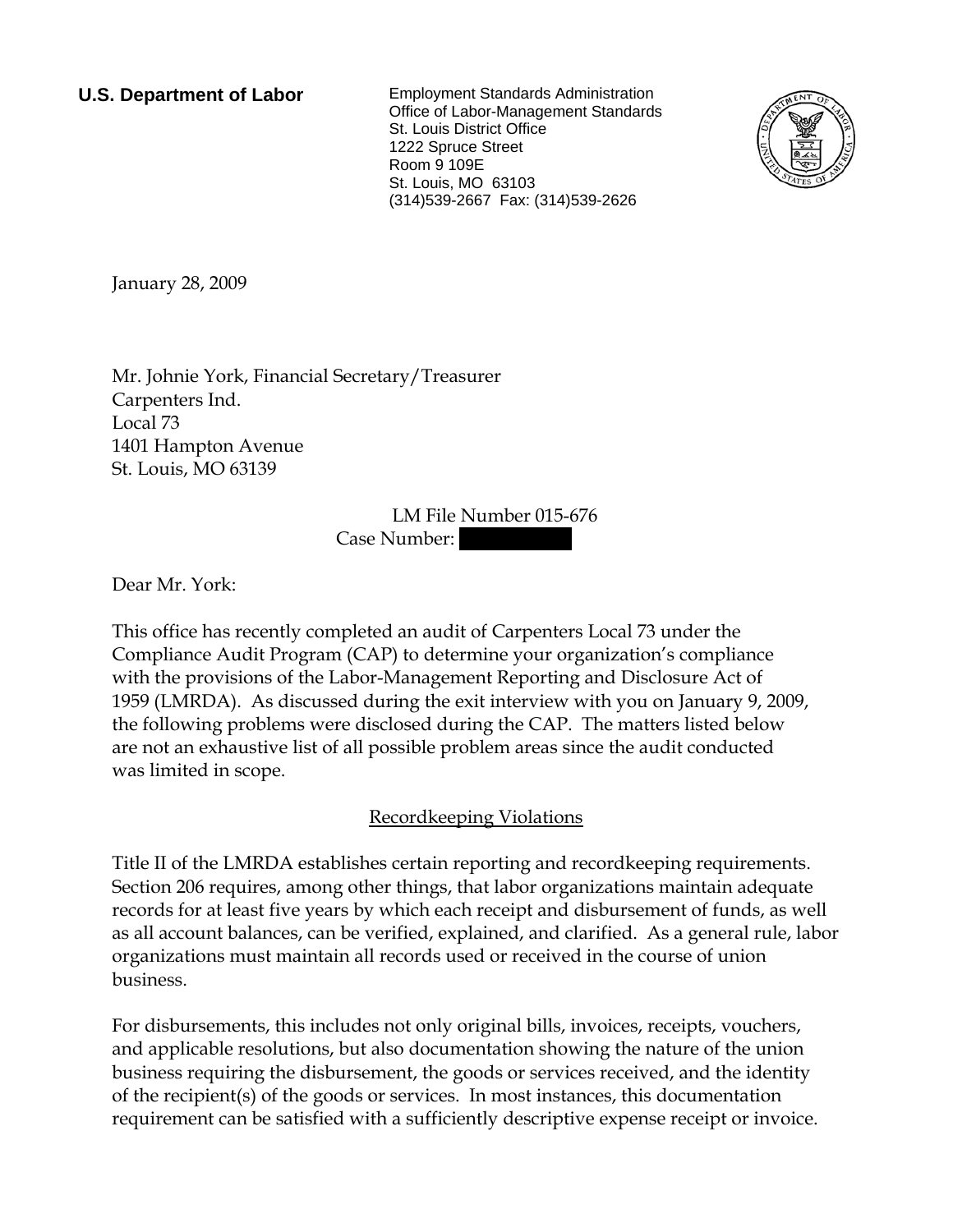Mr. Johnie York January 28, 2009 Page 2 of 3

If an expense receipt is not sufficiently descriptive, a union officer or employee should write a note on it providing the additional information. For money it receives, the labor organization must keep at least one record showing the date, amount, purpose, and source of that money. The labor organization must also retain bank records for all accounts.

The audit of Local 73's 2008 records revealed the following recordkeeping violations:

1. General Expenses

Local 73 did not retain adequate documentation for expenses the local incurred during the audit period. Local 73 did not keep the original receipts, invoices, vouchers, or billing statements of the expenses the local paid.

As previously noted above, labor organizations must retain original receipts, bills, and vouchers for all disbursements. The president and treasurer (or corresponding principal officers) of your union, who are required to sign your union's LM report, are responsible for properly maintaining union records.

2. Credit Card Expenses

Local 73 did not retain adequate documentation for reimbursed expenses and credit card expenses incurred by you totaling at least \$1,987.00. Local 73 did not keep receipts of purchases made using the local's credit card.

As previously noted above, labor organizations must retain original receipts, bills, and vouchers for all disbursements. The president and treasurer (or corresponding principal officers) of your union, who are required to sign your union's LM report, are responsible for properly maintaining union records.

3. Disposition of Property

Local 73 did not maintain an inventory of hats, jackets, and other property it purchased, sold, or gave away. The union must report the value of any union property on hand at the beginning and end of each year in Item 30